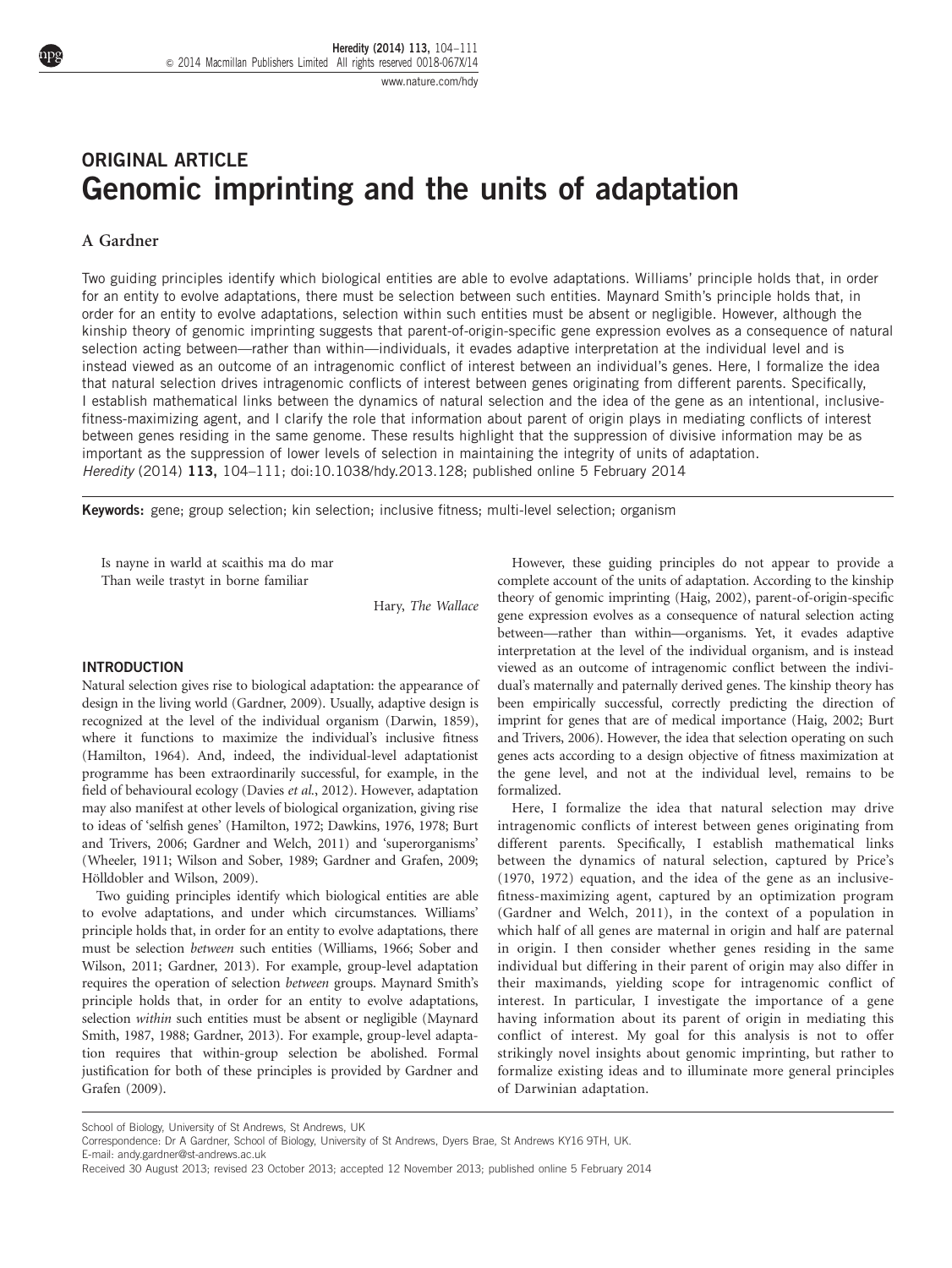# GENES AS INCLUSIVE-FITNESS MAXIMIZERS

# **Overview**

This section of the paper is concerned with justifying the view that genes maximize their inclusive fitness, and clarifying the meaning of this quantity. I build upon the analysis of [Gardner and Welch \(2011\),](#page-5-0) who considered a simple model in which all genes are equivalent aside from the alleles carried by themselves and by those with whom they interact socially (that is, absence of class structure) that disallowed parent-of-origin specific phenotypes. Here, I extend that model to consider that there are two classes of gene: those deriving from the individual's mother and those deriving from the individual's father. First, I describe a population model of genes, their phenotypes and their fitnesses. Second, I use this population model to derive a statement about the action of natural selection, within the framework of Price's equation. Third, I use the population model to formalize statements about genes as inclusive-fitness maximizers, within the framework of the optimization program. Fourth, I derive mathematical connections between dynamics and optimization to justify the view that genes maximize their inclusive fitness. This sets the stage for a formal analysis of intragenomic conflict in the next section of the paper.

## Population model

I consider a very large, but finite, population of diploid, sexual, hermaphrodite individuals, each assigned a unique index  $i \in I$ . For ease of exposition, I consider unicellular individuals (although this is not strictly necessary, as the mathematical analysis does allow for undifferentiated unicells to be grouped into multicellular assemblages). For simplicity, I assume that individuals have only one genetic locus and, within each individual, I assign each of the two genes a class  $k \in K = \{m,p\}$  according to whether it is maternal or paternal in origin (each individual having one maternally derived gene and one paternally derived gene at the locus of interest). Accordingly, every gene in the population is uniquely identifiable by its carrier's index  $i$ and its own class k. For simplicity, I assume discrete generations. In addition, for ease of exposition, I assume that generations are nonoverlapping (although the mathematical analysis does allow for overlapping generations, with a gene's survival to the next generation being exactly equivalent to it producing an extra replica). For simplicity, I assume the total number of genes is the same in every generation.

Every gene is assigned an allelic type  $a \in A$ , according to its nucleic acid sequence. Thus, the allele associated with the class-k gene in individual *i* is denoted  $a_{ik}$ . Every allele is associated with a genic value, given by  $g = \mathcal{G}(a)$ , where G is the genotype function. Thus, the genic value associated with the class-k gene in individual i is denoted  $g_{ik}$ . The assignment of genic values to alleles is completely arbitrary. For example,  $g = 1$  might be assigned to a particular allele and  $g = 0$  to all the others, so that the population average genic value  $E(g)$  will represent the frequency of the allele in the population. Alternatively, the genic value might reflect the average effect of the allele with respect to a phenotype of interest [\(Fisher, 1941](#page-5-0)).

I will consider two versions of the population model. In the first version, phenotypes may be mediated by class as well as allele, so that every allele is associated with two (potentially, though not necessarily, different) phenotypes, one for when the gene is maternal in origin and one for when the gene is paternal in origin. Thus, the class-k phenotype is given by  $\pi_k = \mathcal{P}(a;k) \in P$ , where  $\mathcal P$  is the phenotype function and  $P$  is the set of possible phenotypes. Note that I have assumed that both maternally and paternally derived genes may adopt any phenotype from the same set, P. In addition, I assume that there is

at least one allele that encodes any given pair of phenotypes (cf, [Haig,](#page-5-0) [2000a\)](#page-5-0). In the second version of the model, phenotypes are mediated only by allele and not by class. Thus, the class-k phenotype is given by  $\pi_k = \mathcal{P}(a) \in P$ . In both versions of the model, the phenotype associated with the class-k gene in individual i is denoted  $\pi_{ik}$ . All phenotypes are defined sufficiently proximately (for example, as a level of gene expression) that they may reasonably be considered under the sole control of a single gene.

Finally, a gene's fitness is given by the expected number of (mutated as well as non-mutated) replicas it leaves to the next generation. This expectation is taken over future uncertainty, which is not explicitly handled here (see [Gardner and Welch, 2011](#page-5-0) for details), and is jointly determined by a term  $\tilde{\pi}$  that describes the phenotypic composition of the gene's social partners (including itself) and a term  $\Pi$  that describes the phenotypic composition of the entire population. The  $\tilde{\pi}$  term may vary from gene to gene, as different genes may have different social partners, but the  $\Pi$  term is common to all genes in any given generation. This allows a formal separation of social versus global frequency-dependence effects [\(Gardner and Welch, 2011\)](#page-5-0). Specifically, fitness is given by  $w = \mathcal{W}(\tilde{\pi};\Pi)$ , where W is the fitness function. Thus, the fitness of the class- $k$  gene in individual  $i$  is denoted  $w_{ik}$ . I assume that, owing to fair meiosis, the expected fitness of a maternally derived gene is constrained to be equal to that of its paternally derived counterpart, that is,  $w_{im} = w_{ip}$ . This rules out the possibility of selection within individuals (for example, meiotic drive).

### Dynamics of selection

Natural selection is defined as the population genetic change that is driven by systematic differences in individual fitness. This change may be captured using [Price's \(1970, 1972\)](#page-5-0) equation:

$$
\Delta_{\mathcal{S}}E(g) = \text{cov}(w, g). \tag{1}
$$

In words, the change in the average genic value that is ascribable to natural selection (left hand side) is equal to the covariance of fitness and genic value, taken over all genes in the population (right hand side). The idea that personal fitness (also termed 'neighbourmodulated fitness'; [Hamilton, 1964](#page-5-0)) is a crucial covariate of genic value in the Price equation has led to it being termed a 'target of selection' ([Grafen, 2002\)](#page-5-0).

Importantly, I have not assumed that nonselective evolutionary change, owing to differences between parent and offspring genic values (that is, transmission effects), and/or deviations of realized fitness from its expected value (that is, random drift) are absent. Rather, I have simply set them aside as not of interest for the purpose of the present analysis. Briefly, this is because only selection—and not non-Darwinian factors such as mutation and random drift—is expected to give rise to a design rationale recognizable as biological adaptation. [Gardner and Welch \(2011\)](#page-5-0) provide further details and discussion.

#### Maximization of inclusive fitness

I now turn from the dynamics of selection to the idea of the gene as a fitness-maximizing agent. This requires a stronger notion of fitness than simply 'target of selection'. Specifically, although the gene's personal fitness functions as an adequate covariate in the dynamical Equation (1), it does not follow that genes will act to maximize this quantity. This is because they do not have sole control of their personal fitness, insofar as this is also mediated by their social partners. Put another way, correlations between genic value and personal fitness may arise for reasons other than direct causation, and those genes that are favoured by natural selection are not necessarily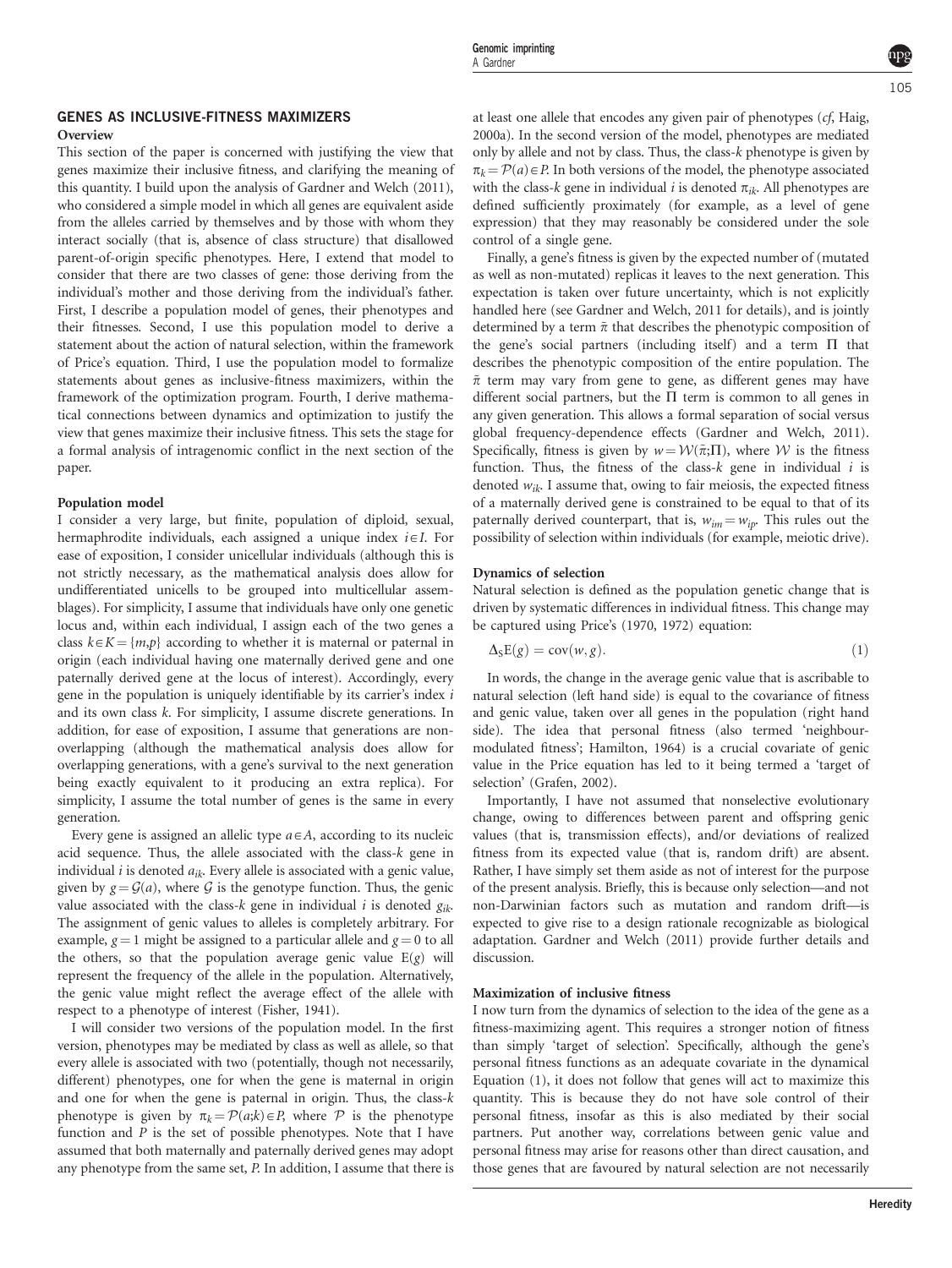Genomic imprinting A Gardner

those that causally increase their personal fitness. What is needed is a reformulation of fitness that puts the focal gene in complete causal control. This is achieved by inclusive fitness ([Hamilton, 1964](#page-5-0); [Gardner and Welch, 2011\)](#page-5-0).

First, following the approach of [Gardner and Welch \(2011\)](#page-5-0), I decompose a gene's personal fitness into baseline (B), additive (A) and non-additive (N) components:

$$
W(\tilde{\pi};\Pi) = \mathcal{W}_{B}(\Pi) + \sum_{J} \sum_{K} \mathcal{W}_{A}(\pi_{jk};j,k,\Pi) + \mathcal{W}_{N}(\tilde{\pi};\Pi). \quad (2)
$$

Here, the quantity  $W_A(\pi_{ik}j,k,\Pi)$  is the additive contribution to a focal gene's personal fitness that is ascribed to the phenotype  $\pi_{ik}$ adopted by the class-k gene in its role-j social partner, in the context of a population with composition  $\Pi$  ([Gardner and Welch, 2011\)](#page-5-0). Note that the focal gene's own class does not appear in this calculation, as the personal fitness of a maternally derived gene is constrained to be the same as that of the paternally derived gene residing at the same locus in the same individual, and hence this quantity is independent of the gene's class.

Second, following the instructions of [Hamilton \(1964\),](#page-5-0) I construct the gene's inclusive fitness by adding to baseline fitness the additive effects that the focal gene has upon the personal fitness of its social partners, weighting each increment or decrement by the appropriate coefficient of relatedness. This yields:

$$
\mathcal{H}(\pi_l; l, \Pi) = \mathcal{W}_B(\Pi) + \sum_{J} \sum_{K} \mathcal{W}_A(\pi_l; j, l, \Pi) r_{kjl}.
$$
 (3)

where  $r_{kil}$  is the genetic relatedness between a class- $k$  recipient gene and the class-l gene acting in its role-j social partner, calculated from the perspective of the actor gene ([Gardner and Welch, 2011](#page-5-0)).

Note that although I have defined inclusive fitness in terms of additive effects, I have not assumed that nonadditive fitness effects are absent from the model. Rather, they simply do not contribute to the computation of inclusive fitness. Later in this section, I will show that, despite this neglect of nonadditive effects, the inclusive fitness approach does provide a full account of the action of natural selection (see also [Gardner and Welch, 2011](#page-5-0)). Also note that the maternally and paternally derived genes residing in the same individual are constrained to have the same fitness, and this is reflected in the absence of an argument  $k$  describing the recipient's class in the additive fitness effect  $\mathcal{W}_A$ .

Defining  $r_{il} = \frac{1}{2} r_{mil} + \frac{1}{2} r_{bil}$  as the relatedness between a recipient gene of unknown class and the class-l gene acting in its role-j social partner, Equation (3) may be rewritten as:

$$
\mathcal{H}(\pi_l; l, \Pi) = \mathcal{W}_{\text{B}}(\Pi) + 2 \sum_{J} \mathcal{W}_{\text{A}}(\pi_l; j, l, \Pi) r_{jl}.
$$
\n(4)

That inclusive fitness is under the sole control of the focal gene is made explicit in the fact that it takes as its argument only that gene's phenotype (plus the gene's class and the population context shared in common with all genes; [Gardner and Welch, 2011\)](#page-5-0) and not the whole list of phenotypes expressed by the gene's social partners. Accordingly, it is logically possible to regard the gene as striving to maximize its inclusive fitness (although so far, I have provided no further justification for doing so). Indeed, the idea that a class-l gene employs its phenotype  $\pi_l \in P$  as a strategy in pursuit of the objective of inclusive-fitness maximization may be formally captured as an optimization program:

$$
\pi_l \max_{\pi_l \in P} \mathcal{H}(\pi_l; l, \Pi). \tag{5}
$$

The optimization program (5) not only provides a formal statement of the idea that a gene strives to maximize its inclusive fitness, but also permits formal definitions of phenotypic optimality and suboptimality. Specifically, an optimal phenotype  $\pi_l^*$  is one that maximizes the gene's inclusive fitness within the constraints imposed by the strategy set, that is,  $\pi_l^* \in P$ :  $\mathcal{H}(\pi_l^*;l,\Pi) \geq \mathcal{H}(\pi_l;l,\Pi) \forall \pi_l \in P$ . And a suboptimal phenotype  $\pi_l^{\circ}$  is one that fails to maximize inclusive fitness within the constraints imposed by the strategy set, that is,  $\pi_l^{\circ} \in P : \exists \pi \in P : \mathcal{H}(\pi_l; l, \Pi) > \mathcal{H}(\pi_l^{\circ}; l, \Pi).$ 

The inclusive fitness function (4) and corresponding optimization program (5) are appropriate if the focal gene knows its own class, and this is reflected in the presence of an argument l describing its class in the inclusive fitness function  $H$ . However, if the gene is ignorant of its own class, then the appropriate inclusive fitness will be given by:

$$
\mathcal{H}(\pi;\Pi) = \mathcal{W}_{B}(\Pi) + 2\sum_{J} \mathcal{W}_{A}(\pi; j, \Pi)r_{j},
$$
\n(6)

where  $r_j = \frac{1}{2} r_{jm} + \frac{1}{2} r_{jp}$  is the relatedness between a recipient gene of unknown class and an actor gene of unknown class in its role-j social partner. The corresponding idea that the gene employs its phenotype  $\pi \in P$  as a strategy in pursuit of the objective of inclusive-fitness maximization may also be formally captured as an optimization program:

$$
\pi \max_{\pi \in P} \mathcal{H}(\pi; \Pi) \tag{7}
$$

Again, the optimization program (7) permits formal definitions of phenotypic optimality and suboptimality: an optimal phenotype  $\pi^*$  is one that maximizes inclusive fitness within the constraints imposed by the strategy set, that is,  $\pi^* \in P$ :  $\mathcal{H}(\pi^*;\Pi) \geq \mathcal{H}(\pi;\Pi) \forall \pi \in P$ ; and a suboptimal phenotype  $\pi$ <sup>o</sup> is one that fails to maximize inclusive fitness within the constraints imposed by the strategy set, that is,  $\pi^{\circ} \in P:\exists \pi \in P: \mathcal{H}(\pi;\Pi) > \mathcal{H}(\pi^{\circ};\Pi)$ . More generally, the distinction between optimization programs (5) and (7) formally captures the idea that a gene's intention may depend on the information that it has at its disposal (in this case, concerning its parent of origin).

## Inclusive fitness as target of selection and maximand

I derived an expression (1) for the dynamics of natural selection, in which personal fitness is given as a target of selection. I then showed that inclusive fitness, rather than personal fitness, is logically of the correct form to be considered a maximand of an intentional gene. I now show that inclusive fitness also functions as a target of selection, and I derive mathematical connections between the dynamics of selection and the maximization of inclusive fitness to provide formal justification for the idea that natural selection acts according to a design objective of inclusive-fitness maximization at the gene level.

Considering the version of the population model in which a gene's phenotype is determined both by its allele and its class, I am able to derive a link between the dynamical Equation (1) and the optimization program (5), such that the target of selection is the inclusivefitness maximand appropriate for when the gene is privy to information about its parent of origin:

$$
\Delta_{\rm S}E(g) = \frac{1}{2} \sum_{L} \text{cov}(\mathcal{H}(\pi_l; l, \Pi), g_l), \tag{8}
$$

(see Appendix for derivation). More generally, I derive six mathematical correspondences between the dynamical Equation (1) and the optimization program (5), equivalent to those derived by [Gardner](#page-5-0) [and Welch \(2011\)](#page-5-0) for a nonclass-structured population [\(Table 1](#page-3-0); derivations in Appendix). These correspondences provide formal justification for the idea that natural selection acts according to a design objective of inclusive-fitness maximization at the gene level, and specifically for the idea that a gene's intentions may depend on its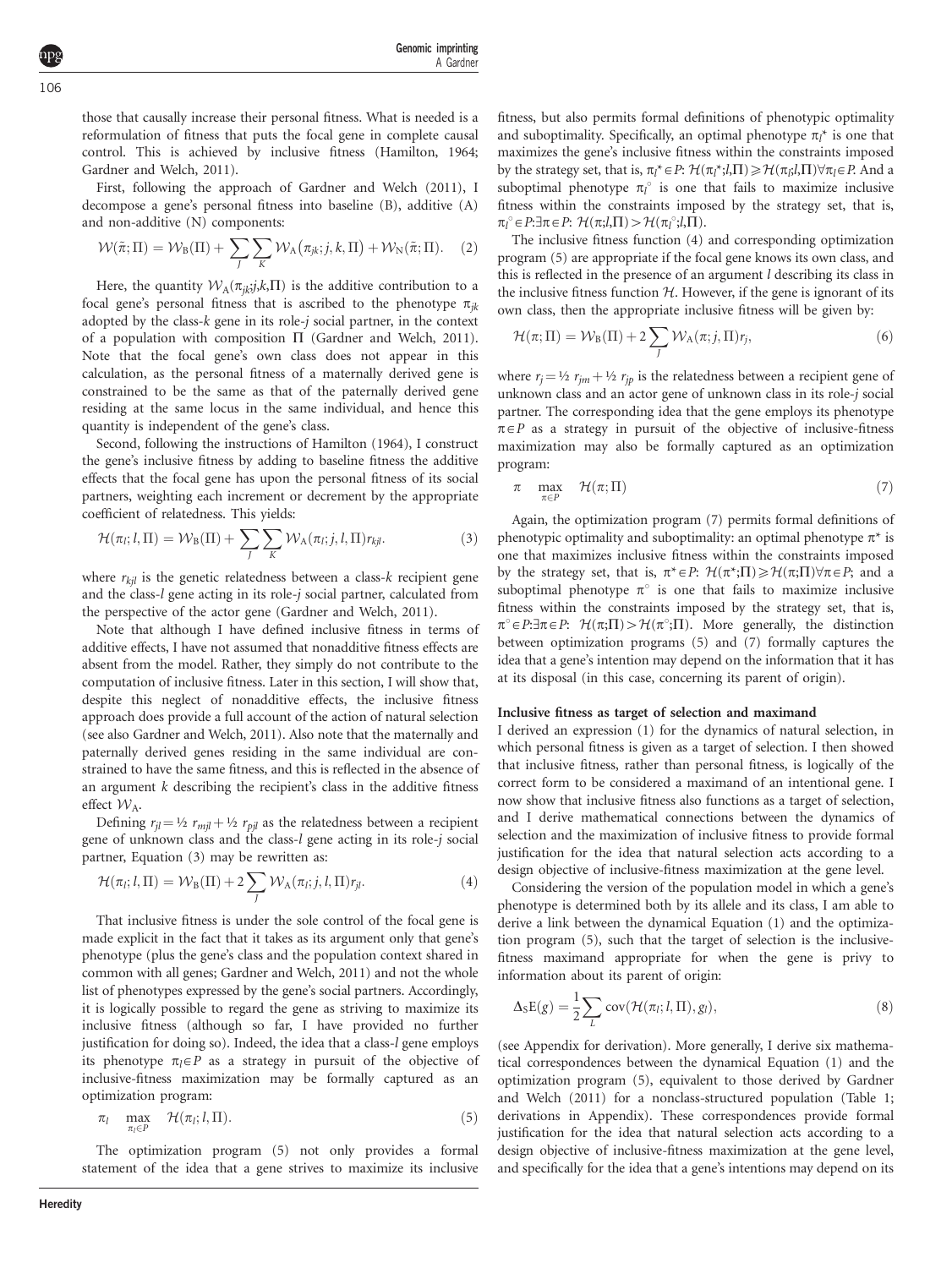# <span id="page-3-0"></span>Table 1 Correspondences between dynamical and purposeful accounts of gene-level adaptation

|              | Numeral Correspondence                                                                                                                                                                      |
|--------------|---------------------------------------------------------------------------------------------------------------------------------------------------------------------------------------------|
|              | If all agents are optimal, there is no scope for selection (no expected change in the average of any genic value)                                                                           |
| $\mathbf{H}$ | If all agents are optimal, there is no potential for positive selection (no introduced allele can increase from rarity due to selection)                                                    |
| Ш            | If all agents are suboptimal, but equally so, there is no scope for selection                                                                                                               |
| IV           | If all agents are suboptimal, but equally so, there is potential for positive selection (there exists an allele that, if introduced, can increase from rarity due to<br>selection)          |
| V            | If agents vary in their optimality, there is scope for selection, and change in the average of all genic values is given by their average within-class covariance with<br>attained maximand |

VI If there is neither scope for selection nor potential for positive selection, all agents are optimal

Formal justification for the 'gene as fitness-maximizing agent' view rests upon the ability to translate this way of thinking into formal population genetics, and vice versa. Derivations are provided in Appendix.

parent of origin when it has the option of employing different phenotypes according to whether it is of maternal or paternal origin.

Considering the version of the population model in which a gene's phenotype is determined solely by its allele and is not mediated by its class, I am able to derive a link between the dynamical Equation (1) and the optimization program (7), such that the target of selection is the inclusive-fitness maximand appropriate for when the gene is ignorant of its parent of origin:

$$
\Delta_{\mathcal{S}}E(g) = \text{cov}(\mathcal{H}(\pi;\Pi),g),\tag{9}
$$

(see Appendix for derivation). More generally, I derive six mathematical correspondences between the dynamical Equation (1) and the optimization program (5), equivalent to those described above and by [Gardner and Welch \(2011\)](#page-5-0) for a nonclass-structured population (Table 1; derivations in Appendix). These correspondences provide formal justification for the idea that natural selection acts according to a design objective of inclusive-fitness maximization at the gene level, and specifically for the idea that a gene's intentions do not depend on its parent of origin when it does not have the option of employing different phenotypes according to whether it is of maternal or paternal origin.

## INTRAGENOMIC CONFLICT

In the previous section, I provided formal justification for the idea that genes maximize their inclusive fitness in the context of a population structured into genes of maternal origin and genes of paternal origin. Moreover, I showed that if a gene's phenotype may be mediated by its parent of origin and not only by its allele, then the gene's inclusive-fitness agenda will be such that it appears to have information about its parent of origin. Having formalized the intentionality of genes, I now consider how their agendas give rise to intragenomic conflicts of interest.

First, I consider the scenario where a gene's phenotype is not mediated by its parent of origin, but determined solely by its allele. Accordingly, genes optimize as if they are ignorant as to their parent of origin, that is, according to optimization program (7). That is, they strive to maximize the inclusive fitness function (6). How does this inclusive fitness function differ for different genes? If the two genes are in two different individuals, then they potentially interact with different social partners when acting within any particular role, j. Importantly, they may share individual social partners (including each other), but as they interact with them in potentially different roles (different  $j$ 's), they are liable to value these same social partners with different coefficients of relatedness (different  $r_j$ 's)—and this gives potential for a conflict of interests. However, if the two genes are in the same individual—specifically, the maternally and the paternally derived gene at the locus of interest—then they interact with exactly

the same set of social partners, and always in the same roles (same j), and hence they will always value these social partners with the same coefficients of relatedness (same  $r_i$ 's)—and this yields no potential for a conflict of interests.

Second, I consider the scenario where a gene's phenotype is mediated by its parent of origin as well as its allele. Accordingly, genes optimize as if they are privy to information about their parent of origin, that is, according to optimization program (5). That is, they strive to maximize the inclusive fitness function (4). How does this inclusive fitness function differ for different genes? If the two genes are in two different individuals, then—once again—they potentially interact with the same social partners but in the context of different roles, j, and this gives potential for a conflict of interests. However, if the two genes are in the same individual—specifically, the maternally and the paternally derived genes at the locus of interest—then, although they interact with exactly the same set of social partners and always in the same roles (same  $j$ ), they need not always value these same social partners with the same coefficients of relatedness, because relatedness also depends on the gene's class, and this is different for genes of maternal versus paternal origin (different  $r_{ij}$ 's, that is,  $r_{im}$ versus  $r_{in}$ ). Accordingly, if individuals may be differentially related to their social partners via their two parents, then their maternally derived genes may disagree with their paternally derived genes about the valuation of those social partners, leading to intragenomic conflicts of interest.

The formal separation of selective dynamics from inclusivefitness agenda also helps to clarify the distinction between the conflict of interest between an individual's maternally paternally derived genes versus what has been termed 'parental antagonism' [\(Haig, 1997](#page-5-0)). A parentally antagonistic allele is one that enjoys a selective advantage when inherited via one parent and suffers a selective disadvantage when inherited via the other parent; a scenario that is captured in the dynamical Equation (8) whenever the covariance of relative fitness and the genic value associated with this allele is positive among genes originating from one parent, and negative among genes originating from the other parent. The resulting interference in the overall genetic change is properly viewed as a constraint to adaptation rather than a true intragenomic conflict. The very existence of alleles with parent-of-originspecific expression means that it is possible for there to be intragenomic conflict between maternally and paternally derived genes (that is, different inclusive fitness agendas) without there being parental antagonism (that is, selection covariance of each class having opposite sign). In addition, one may imagine scenarios in which there would be parental antagonism without intragenomic conflict; for example, if there were a cooperative division of labour between the maternally and paternally derived genomes,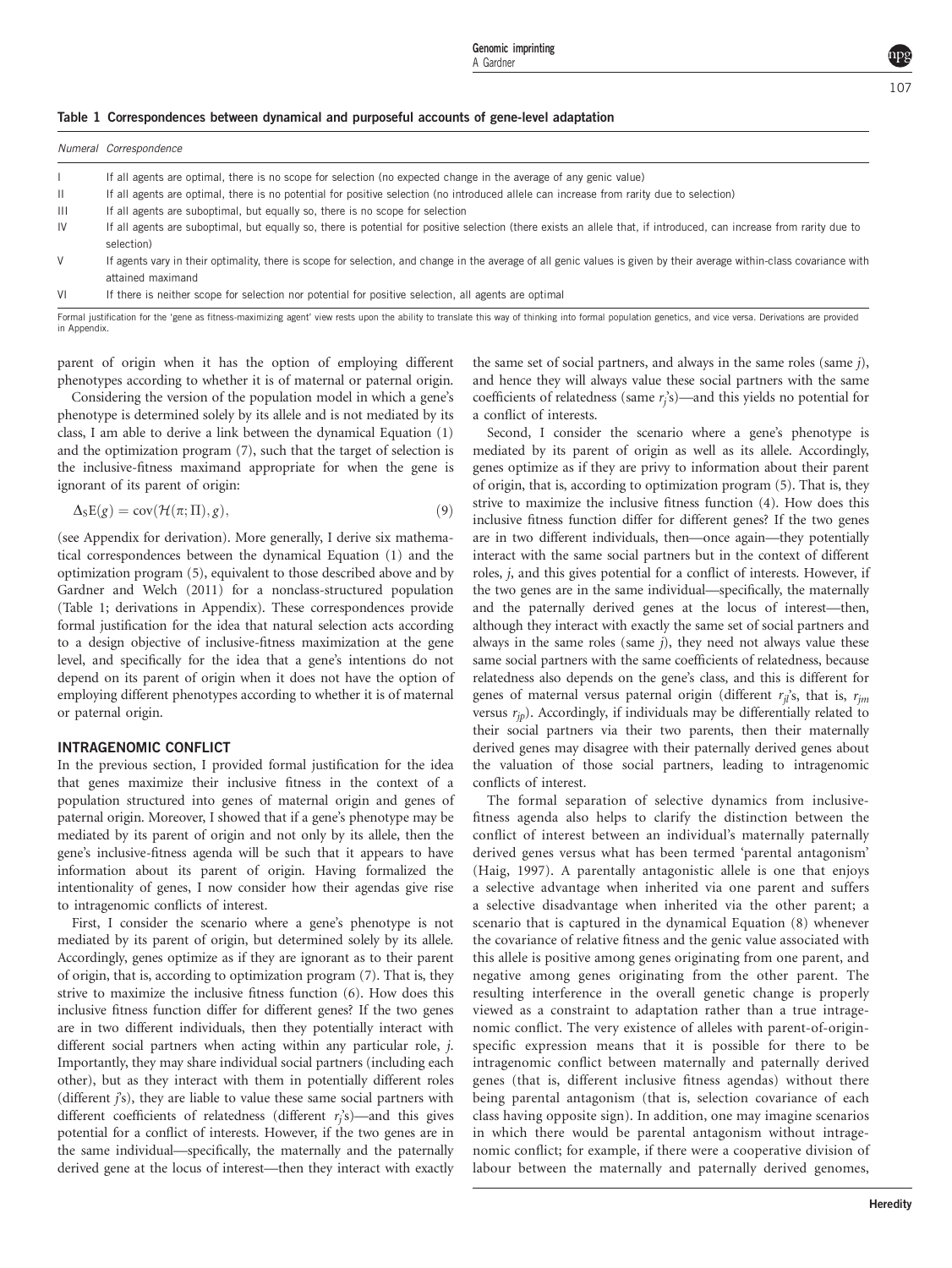with certain alleles being good at fulfilling the adaptive role of one class but not the other.

## **DISCUSSION**

Application of Williams' and Maynard Smith's principles of adaptation suggests that any biological entity may evolve adaptations so long as there is selection between, and not within, such entities. However, parent-of-origin-specific gene expression poses a problem for this simplistic view of adaptation. The kinship of genomic imprinting suggests that such a pattern of gene expression is not optimized according to the interests of the individual, despite being driven by selection acting between rather than within individuals, and must instead be interpreted as a gene-level adaptation. Here, I have provided formal support for the suggestion that natural selection acting between individuals may drive intragenomic conflicts of interest between genes that differ in their parent of origin. I have explicitly connected an optimization program that formally captures the idea of the gene as an inclusive-fitness maximizer with Price's equation of selection dynamics, and shown that information about parent of origin may lead different genes in the same individual to have different social agendas—owing to their differential valuation of maternal versus paternal relations—despite the absence of selection within the individual. This understanding about the source of intragenomic conflicts between genes with different parent of origin is, of course, not new [\(Haig, 2000a](#page-5-0) provides an excellent overview). However, the present analysis is the first to explicitly examine the divergent agendas of maternally versus paternally derived genes that formally emerge from the dynamics of natural selection.

#### Limitations of the model

For the purpose of simplicity and clarity, my analysis has been deliberately limited in a number of respects. First, my focus has been on uncovering the existence of conflicts of interest between genes and not the details of the resolution of this conflict. Accordingly, I have investigated how genes with different parents of origin may prefer to adopt divergent phenotypes in pursuit of the maximization of their inclusive fitness, which is a prerequisite for genomic imprinting, without considering the interplay of potentially multiple genes including imprinters as well as imprinteds [\(Burt and Trivers, 1998](#page-5-0); [Haig, 2000a\)](#page-5-0)—that is required to actually bring about parent-oforigin differences in gene expression levels. Second, in order to avoid class structure beyond the designation of genes as maternal versus paternal in origin, I have assumed a population of hermaphrodites. Separation of sexes would require four classes of genes, designated according to their carrier's sex as well as parent of origin (cf, Haig, 1997). This simplification rules out some of the demographic factors that have been suggested to drive the evolution of genomic imprinting. For example, sex-biased dispersal provides a means of making an individual more related to her neighbours through her parent of the less-dispersing sex [\(Haig, 2000b](#page-5-0); Ü[beda and Gardner, 2010, 2011,](#page-5-0) [2012](#page-5-0); Ubeda et al.[, 2014\)](#page-5-0). However, a difference in the dispersal rates of female versus male gametes in hermaphrodite broadcast spawners could yield a similar result.

#### Tokens versus types

I have followed the approach of [Gardner and Welch \(2011\)](#page-5-0) in identifying the genic agent as a scrap of nucleic acid (that is, a physical object or 'token') rather than as an allelic variant (that is, an abstract category or 'type'). Genes are often described as being 'selfish' ([Dawkins, 1976\)](#page-5-0), but genic tokens, as maximizers of inclusive fitness, may equally be altruistic or spiteful. There is a sense in which allelic types may be informally considered as 'selfish', in that the alleles that are evolutionarily successful are (trivially) those that increase their representation in the population. However, this is true of alleles that predominate by mutation pressure or random drift, and not just by natural selection, so this idea of the selfish allele has a distinctly non-Darwinian flavour. Moreover, it is tokens rather than types that directly manifest adaptation, as they are real-world objects rather than residents of a Platonic realm of abstractions. Furthermore, the idea that an ''offspring's paternally derived genes have different interests from the offspring's maternally derived genes'' ([Haig, 2002](#page-5-0)) can only make sense if genes are tokens rather than types, because it is the genic tokens rather than the allelic types that have parents of origin. In any case, if the allele-as-maximizing-agent analogy can be mathematically formalized, this remains to be done.

[Haig \(2012\)](#page-5-0) suggests that this genic token approach may only be valid owing to the artificial assumption of no class structure in the model of [Gardner and Welch \(2011\)](#page-5-0) that ''collapses everything a gene might do into a single token that can be considered the recipient of its own effects'' [\(Haig, 2012\)](#page-5-0). This is incorrect, and here I have shown that the approach extends to a model in which genes are separated into nonequivalent maternal-origin versus paternal-origin classes. As an alternative, [Haig \(2012\)](#page-5-0) suggests that the 'strategic gene' is better viewed as a collective of identical-by-descent tokens. This has some validity if we consider a collective that is guaranteed to be identical by descent, according to the information that is available to every member of the collective; for example, all the maternally derived genes residing at a particular locus within the body of an individual organism. Indeed, the formal justification for the view that a genetically uniform collective may be viewed as an adaptive agent is provided by [Gardner and Grafen \(2009\)](#page-5-0).

However, [Haig \(2012\)](#page-5-0) intends the strategic gene to encompass all the identical-by-descent copies in all the focal individual's social partners (which collapses everything a gene might do into a single token that can be considered the recipient of its own effects). This is problematic, because a focal genic token does not necessarily know which other genic tokens are identical by descent. Rather, from the perspective of any given gene, there will generally be a wide collection of genic social partners to which it has a nonzero probability of identity by descent. Consequently, the genes in this diffuse cloud will not be selectively favoured to consider each other as 'self', but rather to value each other according to their probability of identity by descent—just as individual organisms who engage in social interaction with nonidentical relatives do not consider them as 'self' but rather value them according to probabilities of sharing alleles in common [\(Hamilton, 1964](#page-5-0); [Grafen, 2006](#page-5-0)). Moreover, Haig's notion of the strategic gene is also incompatible with describing a gene as being maternal or paternal in origin as, within any collective of identical-bydescent tokens stretching across multiple individuals, different tokens are liable to have different parents of origin.

#### Principles of adaptation

More generally, the present analysis clarifies that, as a general principle of adaptation, the suppression of divisive information may be just as important as the suppression of lower levels of selection (Maynard Smith's principle) in sustaining the integrity of a unit of adaptation [\(Bourke, 2011](#page-5-0); [Gardner, 2013](#page-5-0)). This principle was overlooked in the analysis of [Gardner and Grafen \(2009\)](#page-5-0) that examined conditions under which social groups may be considered adaptive units in their own right, owing to their crucial assumption that all social interaction takes place within and not between social groups. Thus, in the 'repression of competition' model of [Gardner and Grafen](#page-5-0)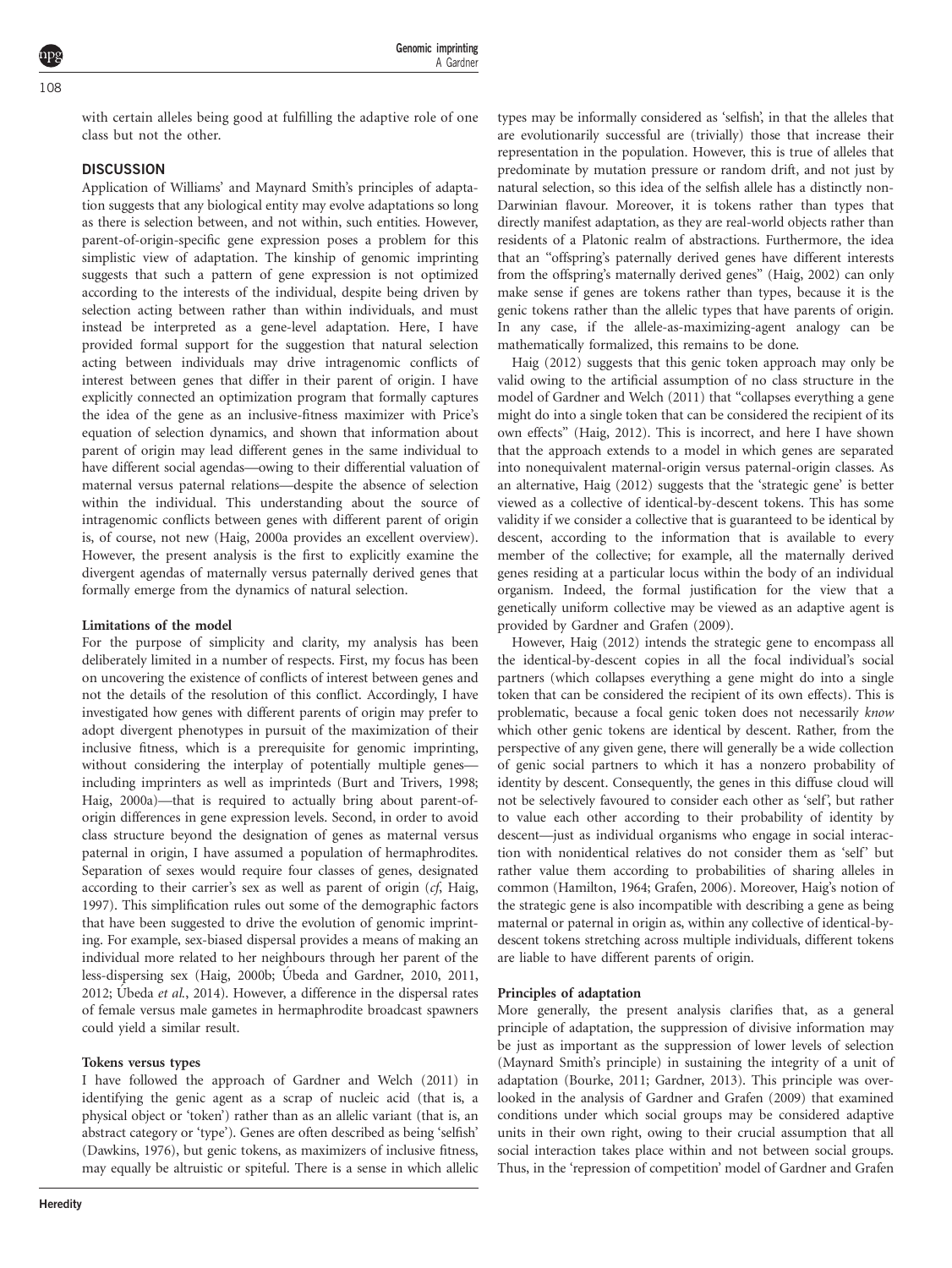<span id="page-5-0"></span>(2009), in which group mates are genetically heterogeneous but constrained to have the same expected fitness (for example, genes in a genome under fair meiosis; Leigh, 1977), the only way for the lowerlevel units to increase their inclusive fitness is to increase the fitness of their social group. However, if social interactions also extend between groups, then inclusive fitness may be increased at the expense of one's group if it provides benefits to one's relatives in other groups—who might not be relatives of one's group mates. This highlights that altruistic behaviour, although often conceived as a step along the road to a major transition in individuality, may actually reignite conflicts of interest between lower-level units that erode the integrity of existing units of adaptation (Gardner, 2013).

These insights also clarify the error in the application of William's principle by Sober and Wilson (2011) that led them to conclude that individuals in clonal groups are not units of adaptation on the basis that there is no selection at the individual level in such scenarios. The same reasoning would suggest that imprinted genes are not adaptive agents, and that the adaptive rationale for genomic imprinting must be sought at the individual level, because there is no selection at the gene level—a suggestion that the present analysis has formally refuted. Sober and Wilson's (2011) error is to confuse 'individual selection' with 'within-group selection' (and, accordingly, 'gene selection' with 'within-individual selection'), so that the absence of within-group selection in the context of clonal groups appears to preclude adaptation at the individual level. However, the formal analysis of Gardner and Grafen (2009) clarifies that the proper notion of 'individual selection' is selection among all the individuals in the population, and not just those within a particular group. Consequently, there is selection between individuals even in populations with clonal groups, because an individual in one group may be genetically distinct (and fitter) than an individual in a different group (Gardner, 2014). Thus, it is possible to simultaneously view the group and the individual as units of adaptation, just as a honeybee retains her adaptive, inclusive-fitness-maximizing integrity even though her colony may qualify as a superorganism in its own right. Moreover, this clarifies the importance of mathematical (rather than just verbal) theories of adaptation (contra Sober and Wilson, 2011), as words are slippery and may confuse more than they clarify.

## CONFLICT OF INTEREST

The author declares no conflict of interest.

#### ACKNOWLEDGEMENTS

I thank David Shuker, John Welch and three anonymous referees for helpful comments and discussion, and the Royal Society for funding.

#### APPENDIX

#### Phenotype mediated by allele and class

Noting that  $g = \frac{1}{2} \sum_{l} g_l$ , the action of natural selection can be written as:

$$
\Delta_{\mathcal{S}}E(g) = \frac{1}{2} \sum_{L} \text{cov}(w, g_l). \tag{A1}
$$

Substituting Equation (2) into Equation (A1) obtains:

$$
\Delta_{\rm S}E(g) = \frac{1}{2} \sum_{J} \sum_{K} \sum_{L} \text{cov}(\mathcal{W}_A(\pi_{jk}; j, k, \Pi), g_I).
$$
 (A2)

Using the fact that  $cov(x,y) = \beta(y,x)cov(x,x)$ , where  $\beta(y,x)$  is the least-squares linear regression of  $y$  against  $x$ , Equation (A2) can be

- Bourke AFG (2011). Principles of Social Evolution. Oxford University Press.
- Burt A, Trivers R (1998). Genetic conflicts in genomic imprinting. Proc R Soc Lond B 265: 2393–2397.
- Burt A, Trivers R (2006). Genes in Conflict. Harvard University Press.
- Darwin CR (1859). The Origin of Species. John Murray: London.
- Davies NB, Krebs JR, West SA (2012). An Introduction to Behavioural Ecology, 4th edn Wiley-Blackwell.
- Dawkins R (1976). The Selfish Gene. Oxford University Press.
- Dawkins R (1978). Replicator selection and the extended phenotype. Z Tierpsychol 47: 61–76.
- Fisher RA (1941). Average excess and average effect of a gene substitution. Ann Eugen 11: 53–63.
- Gardner A (2009). Adaptation as organism design. Biol Letts 5: 861-864.
- Gardner A (2013). Adaptation of individuals and groups. In: Bouchard F, Huneman P (eds) From Groups to Individuals. MIT Press: London, pp 99–116.
- Gardner A (2014). Life, the universe and everything. Biol Philos doi:10.1007/s10539- 013-9417-8.
- Gardner A, Grafen A (2009). Capturing the superorganism: a formal theory of group adaptation. J Evol Biol 22: 659-671.
- Gardner A, Welch JJ (2011). A formal theory of the selfish gene. J Evol Biol 24: 1801.
- Grafen A (2002). A first formal link between the Price equation and an optimization program. J Theor Biol 217: 75-91.
- Grafen A (2006). Optimization of inclusive fitness. J Theor Biol 238: 541-563. Haig D (1997). Parental antagonism, relatedness asymmetries, and genomic imprinting.
- Proc R Soc Lond B 264: 1657–1662. Haig D (2000a). The kinship theory of genomic imprinting. Annu Rev Ecol Syst 31:
- 9–32.
- Haig D (2000b). Genomic imprinting, sex-biased dispersal, and social behaviour. Ann NY Acad Sci 907: 149–163.
- Haig D (2002). Genomic imprinting and kinship. Rutgers University Press.
- Haig D (2012). The strategic gene. Biol Philos 27: 461–479.
- Hamilton WD (1964). The genetical evolution of social behaviour. J Theor Biol 7: 1–52.
- Hamilton WD (1972). Altruism and related phenomena, mainly in social insects. Annu Rev Ecol Syst 3: 193–232.
- Hölldobler B, Wilson EO (2009). The Superorganism: The Beauty, Elegance and Strangeness of Insect Societies. WW Norton: London.
- Leigh EG Jr (1977). How does selection reconcile individual advantage? Proc Natl Acad Sci USA 74: 4542–4546.
- Maynard Smith J (1987). Reply to Sober. In: Dupré J (ed The Latest on the Best: Essays on Evolution and Optimality. MIT Press: London, pp 147–149.
- Maynard Smith J (1988). Evolutionary progress and the levels of selection. In: Nitecki MH (ed) Evolutionary Progress. University of Chicago Press: Chicago, pp 219–230.
- Price G R (1970). Selection and covariance. Nature 227: 520-521.
- Price GR (1972). Extension of covariance selection mathematics. Ann Hum Genet 35: 485–490.
- Sober E, Wilson DS (2011). Adaptation and natural selection revisited. *J Evol Biol* 24: 462–468.
- Úbeda F, Gardner A (2010). A model for genomic imprinting in the social brain: juveniles. Evolution 64: 2587–2600.
- Úbeda F, Gardner A (2011). A model for genomic imprinting in the social brain: adults. Evolution 65: 462–475.
- Úbeda F, Gardner A (2012). A model for genomic imprinting in the social brain: elders. Evolution 66: 1567–1581.
- Úbeda F, Ohtsuki H, Gardner A (2014). Intragenomic conflict over menopause. Ecol Lett 17: 165–174.

Wheeler WM (1911). The ant-colony as an organism. J Morphol 22: 307-325.

Williams GC (1966). Adaptation and Natural Selection. Princeton University Press. Wilson DS, Sober S (1989). Reviving the superorganism. J Theor Biol 136: 337-356.

rewritten as:

$$
\Delta_{S}E(g) = \frac{1}{2} \sum_{J} \sum_{K} \sum_{L} \beta \left( \mathcal{W}_{A} \left( \pi_{jk}; j, k, \Pi \right), g_{jk} \right) \text{cov}\left(g_{jk}, g_{l}\right). \tag{A3}
$$

Noting that  $K = L = \{m, p\}$ , Equation (A3) can be rewritten as:

$$
\Delta_{S}E(g) = \frac{1}{2} \sum_{J} \sum_{K} \sum_{L} \beta(\mathcal{W}_{A}(\pi_{jl}; j, l, \Pi), g_{jl}) \text{cov}(g_{jl}, g_{k}), \quad (A4)
$$

or:

$$
\Delta_{\mathcal{S}}E(g) = \frac{1}{2} \sum_{J} \sum_{K} \sum_{L} \beta(\mathcal{W}_{A}(\pi_{I}; j, l, \Pi), g_{I}) r_{kjl} \text{ cov}(g_{I}, g_{I}), \quad (A5)
$$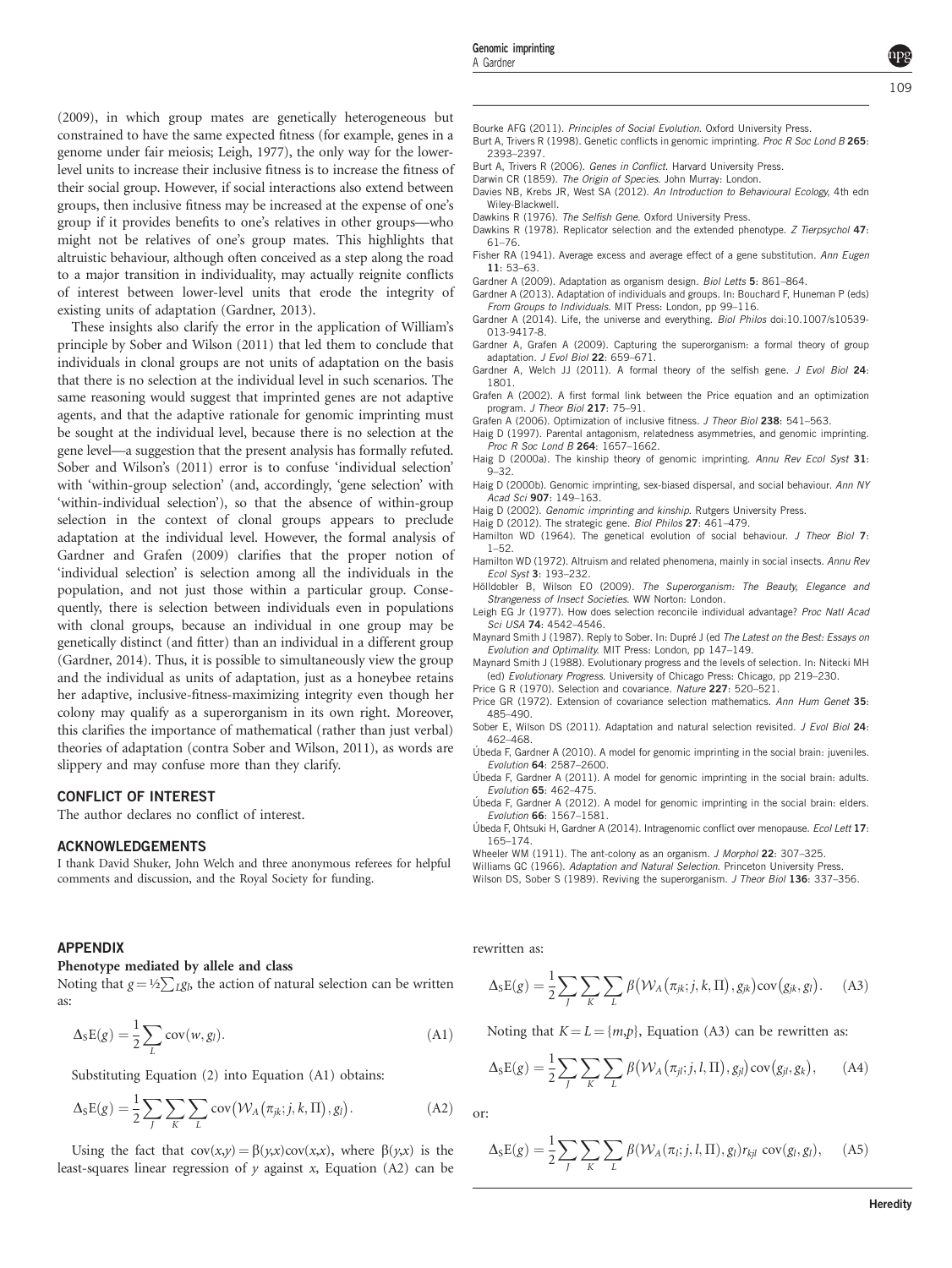110

where  $r_{kj} = \text{cov}(g_{k}g_{jl})/\text{cov}(g_{l}g_{l})$ . Finally, some rearrangement gives:

$$
\Delta_{S}E(g) = \frac{1}{2} \sum_{L} cov \left( \sum_{J} \sum_{K} W_{A}(\pi_{I}; j, l, \Pi) r_{kjl}, g_{l} \right),
$$
 (A6)

which is equivalent to Equation (8) of the main text. This result allows the derivation of the following correspondences:

#### I. If all agents are optimal, there is no scope for selection

If all agents behave optimally according to optimization program (5), then  $\mathcal{H}(\pi_j; l, \Pi) = \mathcal{H}(\pi_l^*; l, \Pi) \forall i \in I$  and  $\forall l \in L$ . Hence, from Equation (8), the action of selection is  $\Delta_S E(g) = (1/2)\sum_L cov$  $(\mathcal{H}(\pi_{\mathcal{B}}^1,\Pi),g_l) = (1/2)\sum_{L} \text{cov}(\mathcal{H}(\pi_{\mathcal{I}}^*;\{I,\Pi),g_l) = 0.$ 

## II. If all agents are optimal, there is no potential for positive selection

Choose a population composition in the vicinity of  $\Pi$  such that a new allele  $a' \in A$  is present at vanishingly low frequency and with negligible impact upon the genetic relatedness of social partners. Carriers of the allele *a'* have phenotype  $\pi$ <sup>*l*</sup> =  $\mathcal{P}(a^{\prime};l)$ , according to their class; and all other genes, being optimal according to optimization program (5), have phenotype  $\pi_m^*$  or  $\pi_p^*$ , according to their class. Assigning carriers of allele  $a'$  a genic value  $g = 1$  and carriers of all other alleles a genic value  $g = 0$  then, from Equation (8), the action of selection is  $\Delta_S E(g) = (1/2)\sum_L cov(\mathcal{H}(\pi_b l, \Pi), g_l) = (1/2)\sum_L E(g_l)(1 - E(g_l))$  $(\mathcal{H}(\pi_i';l,\Pi)-\mathcal{H}(\pi_i^{\star};l,\Pi)).\ \ \text{As}\ \ \mathcal{H}(\pi_i';l,\Pi)\leqslant\mathcal{H}(\pi_i^{\star};l,\Pi)\ \ \text{for\ \ all}\ \ \pi'\in P,$ then  $\Delta$ <sub>S</sub>E(g)  $\leq 0$ .

## III. If all agents are suboptimal, but equally so, there is no scope for selection

If all agents behave suboptimally but equally so according to optimization program (5), then  $\mathcal{H}(\pi_{i};l,\Pi) = \mathcal{H}(\pi_{l}^{0};l,\Pi) \forall i \in I$  and  $\forall l \in L$ . Hence, from Equation (8), the action of selection is  $\Delta_{\rm S}E(g) = (1/2)\sum_{L}cov(\mathcal{H}(\pi_{l}^{\circ};l,\Pi),g_{l}) = (1/2)\sum_{L}cov(\mathcal{H}(\pi_{il}^{\circ};l,\Pi),g_{l}) = 0.$ 

## IV. If all agents are suboptimal, but equally so, there is potential for positive selection

Choose a population composition in the vicinity of  $\Pi$  such that the allele  $a^*$  corresponding to the optimal pair of phenotypes  $\pi_m^*$  and  $\pi_p^*$ , according to optimization program (5), is present at vanishingly low frequency and with negligible impact upon the genetic relatedness of social partners. All other genes, being suboptimal according to optimization program (5), have phenotypes  $\pi_m^{\circ}$  or  $\pi_p^{\circ}$ , according to their class. Assigning carriers of the allele  $a^*$  a genic value  $g = 1$  and carriers of the other alleles a genic value  $g = 0$  then, from Equation (8), the action of selection is  $\Delta_S E(g) = (1/2)\sum_L cov$  $(\mathcal{H}(\pi_{\beta},\Pi),g_{\beta}) = (1/2)\sum_{L}E(g_{\beta})(1-E(g_{\beta})) (\mathcal{H}(\pi_{\beta}^*;l,\Pi) - H(\pi_{\beta}^{\circ};l,\Pi)).$  As  $\mathcal{H}(\pi_l^*;l,\Pi) > \mathcal{H}(\pi_l^{\circ};l,\Pi)$ , then  $\Delta_S E(g) > 0$ .

V. If agents vary in their optimality, there is scope for selection, and the change in the average of all genic values is given by their average within-class covariance with attained maximand From Equation (8),  $\Delta$ <sub>S</sub>E(g) = (1/2) $\Sigma$ <sub>L</sub> cov( $\mathcal{H}(\pi_1;I,\Pi)$ ,g<sub>l</sub>).

## VI. If there is neither scope for selection nor potential for positive selection, all agents are optimal

If all agents are optimal, there is neither scope for selection (I) nor potential for positive selection (II); if all agents are suboptimal but equally so, then there is no scope for selection (III) but there is potential for positive selection (IV); and if agents vary in their optimality, there is scope for selection (V). These exhaust the

possibilities in the optimization view; hence, if there is neither scope for selection nor potential for positive selection, all agents must be optimal.

## Phenotype mediated by allele but not class

Substituting Equation (2) into Equation (1) obtains:

$$
\Delta_{\rm S}E(g) = \sum_{J} \sum_{K} \text{cov}\left(\mathcal{W}_A\left(\pi_{jk}; j, k, \Pi\right), g\right) \tag{A7}
$$

which, as  $W_A(\pi_{jk}j,k,\Pi) = W_A(\pi_{ji}j,\Pi)$  for all  $k \in K$ , is equivalent to:

$$
\Delta_{\rm S} E(g) = 2 \sum_{J} \text{cov}(\mathcal{W}_A(\pi_j; j, \Pi), g). \tag{A8}
$$

This may be written as:

$$
\Delta_S E(g) = 2 \sum_{J} \beta \big( \mathcal{W}_A(\pi_j; j, \Pi), g \big) \text{cov}(g, g). \tag{A9}
$$

Note that  $\beta(\mathcal{W}_A(\pi_{ji},\Pi),g) = \beta(\mathcal{W}_A(\pi_{ji},\Pi),g_j) \times \beta(g_{ji}g), \beta(\mathcal{W}_A)$  $(\pi_{ji},\Pi),g_j$  =  $\beta(\mathcal{W}_A(\pi_{i},\Pi),g)$  and  $\beta(g_j,g) = r_j$ . Making these substitutions yields:

$$
\Delta_{\mathcal{S}}E(g) = 2\sum_{J} \beta(\mathcal{W}_A(\pi; j, \Pi), g)r_j \text{cov}(g, g), \tag{A10}
$$

which may be written as:

$$
\Delta_{\mathcal{S}}E(g) = \text{cov}\left(2\sum_{J} \mathcal{W}_A(\pi; j, \Pi)r_j, g\right),\tag{A11}
$$

which is equal to Equation (9) of the main text. This result allows the derivation of the following correspondences:

#### I. If all agents are optimal, there is no scope for selection

If all agents behave optimally according to optimization program (7), then  $\mathcal{H}(\pi;\Pi) = \mathcal{H}(\pi^*;\Pi) \forall i \in I$ . Hence, from Equation (9), the action of selection is  $\Delta_{S}E(g) = cov(\mathcal{H}(\pi;\Pi),g) = cov(\mathcal{H}(\pi^*;\Pi),g) = 0.$ 

#### II. If all agents are optimal, there is no potential for positive selection

Choose a population composition in the vicinity of  $\Pi$  such that a new allele  $a' \in A$  is present at vanishingly low frequency and with negligible impact upon the genetic relatedness of social partners. Carriers of the allele a' have phenotype  $\pi' = \mathcal{P}(a')$  and all other genes, being optimal according to optimization program (7), have phenotype  $\pi^*$ . Assigning carriers of allele  $a'$  a genic value  $g = 1$  and carriers of all other alleles a genic value  $g = 0$  then, from Equation (9), the action of selection is  $\Delta_S E(g) = cov(\mathcal{H}(\pi;\Pi),g) = E(g)(1 - E(g))$  $(\mathcal{H}(\pi';\Pi) - \mathcal{H}(\pi^*;\Pi)).$  As  $\mathcal{H}(\pi';\Pi) \leq \mathcal{H}(\pi^*;\Pi)$  for all  $\pi' \in P$ , then  $\Delta_{\varsigma}E(g)\leq0.$ 

## III. If all agents are suboptimal, but equally so, there is no scope for selection

If all agents behave suboptimally but equally so according to optimization program (7), then  $\mathcal{H}(\pi;\Pi) = \mathcal{H}(\pi^{\circ};\Pi) \forall i \in I$ . Hence, from Equation (9), the action of selection is  $\Delta_S E(g) =$  $cov(\mathcal{H}(\pi^{\circ};\Pi),g) = cov(\mathcal{H}(\pi;\Pi),g) = 0.$ 

## IV. If all agents are suboptimal, but equally so, there is potential for positive selection

Choose a population composition in the vicinity of  $\Pi$  such that the allele  $a^*$  corresponding to the optimal phenotypes  $\pi^*$ , according to optimization program (7), is present at vanishingly low frequency and with negligible impact upon the genetic relatedness of social partners. All other genes, being suboptimal according to optimization